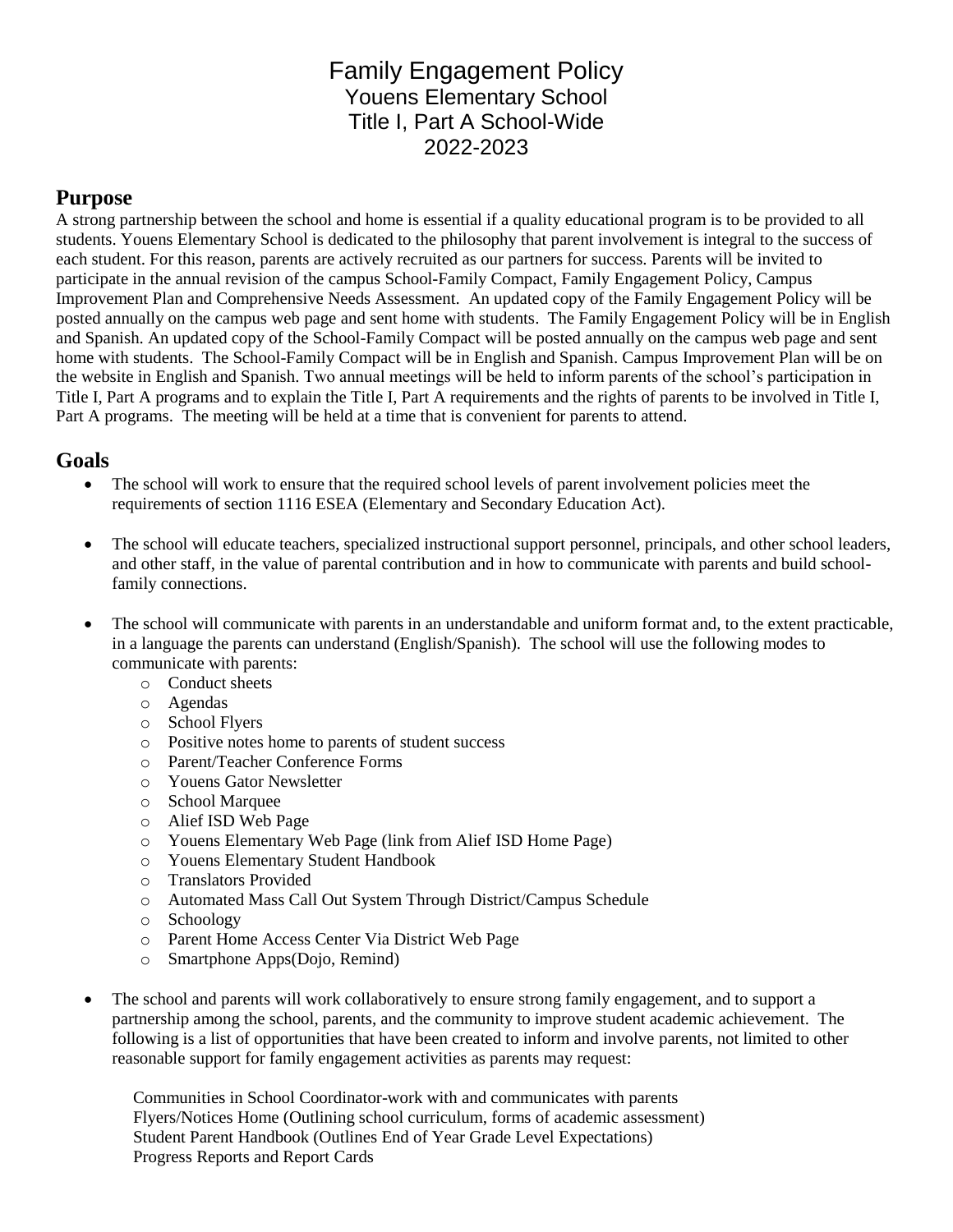Meet the Teacher Night – First Visit w/Child's New Teacher in August Open House Night (Review Title I Budget/Programs) Parent Center Volunteer Opportunities – 4 Days a Week Parent Center Workshops/Support/Resources – 4 Days a Week FAME Committee Meetings/FAME Center Family Festivals SDC Committee Meetings – Four parent representatives Content Nights Music Programs on campus Sharing of school report card(open forum/campus website/school newsletter) STAAR End of Year Student/Parent Reports TELPAS End of Year Student/Parent Reports Kindergarten Round-Up (PK Visits Kindergarten Classes in May) Title I, Part A Annual Meeting Held in Conjunction with another Parent Event Wellness Night in the Spring Fine Arts Club Field Days Dual language showcase Enrichment Club-Children Interaction After School (CIA) Academic Parent Teacher Teams(APTT)

- The school will mandate that teachers hold at least 2 parent teacher conferences annually where the teachers will review grade level content standards, student assessments, and progress data with parents. The teachers will provide parents with support on how to work with their child to improve their child's academic achievement. Parents will also have opportunities for regular meetings relating to their children's education, when requested.
- The school will educate, coordinate, and integrate family engagement programs and activities with other Federal, State, and local programs, and conduct other activities, such as family engagement centers, that support parents in fully participating in their children's education.
- Academic nights for Reading, Science, and Math will be developed with the purpose of providing materials and training to help parents work with their children to improve their children's academic achievement, such as literacy training and using technology, as appropriate, to foster parental involvement.
- Parents are encouraged to provide the school feedback on all its Title I, Part A school-wide program activities. Feedback is welcome at all parent involvement activities and on climate survey.

## *ANNUAL EVALUATION*

Youens Elementary will hold annual meetings to review the Family Engagement Policy and the School-Family Compact. The Family Engagement Policy ensures that there is a strong partnership between the school and the parent. A School-Family Compact will describe school and parent responsibilities.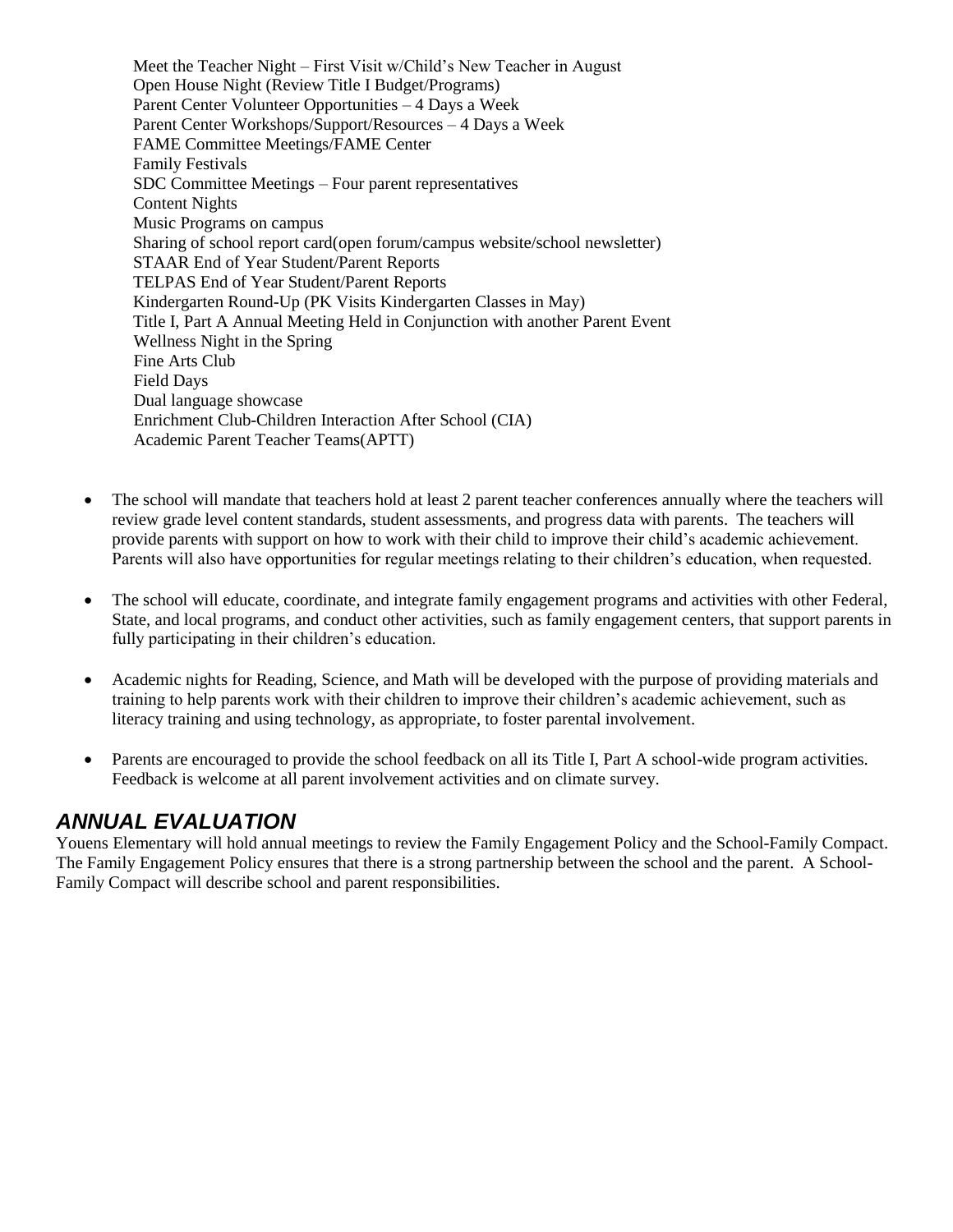# Política de Participación de la Familia Escuela Primaria Youens Título I-parte A para Toda la Escuela 2021-2022

### **Propósito**

En orden de proveer un programa educativo de calidad para todos los alumnos, es esencial mantener un lazo sólido entre la escuela y el hogar. La filosofía educativa de la Escuela Primaria Youens se basa en que la participación de los padres es esencial para el éxito de cada alumno. Por esta razón, los padres están activamente invitados como nuestros aliados para el éxito. Los padres participarán en la revisión anual del Acuerdo Escuela-Familia, la Política de Participación de la Familias, el Plan de Mejoramiento de la Escuela y la Evaluación Completa de las Necesidades. Anualmente se publicará una copia actualizada de la política de participación de la familia en la página web de la escuela y será enviada a la casa con los alumnos. La Política de Participación de la Familia estará en inglés y español. Una copia actualizada del Acuerdo Escuela-Familia será publicada anualmente en la página web de la escuela y será enviada a la casa con los alumnos. El Acuerdo Escuela-Familia estará en inglés y en español. El Plan de Mejoramiento de la Escuela estará en la página web en inglés y en español. Se llevarán a cabo dos juntas anuales para informar a los padres de la participación de la escuela en los programas del Título I-parte A y para explicar los requisitos y derechos de los padres a participar en estos programas. La junta se llevará a cabo en un horario que sea conveniente para que los padres puedan asistir.

#### **Objetivos**

- La escuela trabajará para asegurar que las políticas requeridas de niveles de participación de los padres en la escuela, cumplan con los requisitos de la sección 1116 de la ESEA.
- La escuela entrenará a los maestros, al personal de apoyo de instrucción especializado, directores y otros líderes escolares y demás personal, en el valor de la contribución de los padres y cómo comunicarse con los ellos y promover conexiones entre la escuela y la familia
- La escuela se comunicará con los padres en un formato comprensible y uniforme y, en la medida de lo posible, en un idioma que los padres puedan entender (Ingles y español). La escuela utilizará los siguientes modos de comunicarse con los padres:
	- o Hojas de conducta
	- o Agenda
	- o Avisos de la escuela
	- o Notas Positivas sobre el progreso de los alumnos
	- o Conferencias entre Padres/Maestros
	- o Carta de noticias (Youens Gator Newsletter)
	- o Marquesina de la escuela
	- o Página Web de Alief ISD
	- o Página Web de Youens (enlace de la página principal Alief ISD)
	- o Manual del alumno de Youens
	- o Traductores disponibles
	- o Llamadas automatizadas a través del sistema del Distrito
	- o Schoology
	- Centro de Acceso remoto desde el Hogar para Padres a través de la página Web del Distrito
	- Aplicaciones para los teléfonos celulares (Class Dojo, Remind)
- La escuela y los padres trabajarán unidos para asegurar una fuerte participación de la familia y para apoyar una alianza entre la escuela, los padres y la comunidad para impulsar el progreso académico. La siguiente es una lista de las oportunidades que se han creado para informar e involucrar a los padres, sin limitarse a que exista otro tipo de apoyo razonable para actividades de participación familiar que los padres puedan solicitar.

El Coordinador del Programa de Comunidades en las Escuela- Se encarga de trabajar y comunicarse con los padres Comunicados / Notas con Avisos (Plan de estudios y evaluaciones académicas) Manual de Padres y Alumnos (Establece las expectativas para el final del año para cada grado escolar) Reportes de progreso y reportes de calificaciones. Noche de Visita a la Escuela (Open House) Padres Voluntarios – Oportunidades en el Centro 4 días a la semana Talleres del Centro de Padres / Apoyo / Recursos - 4 días a la semana